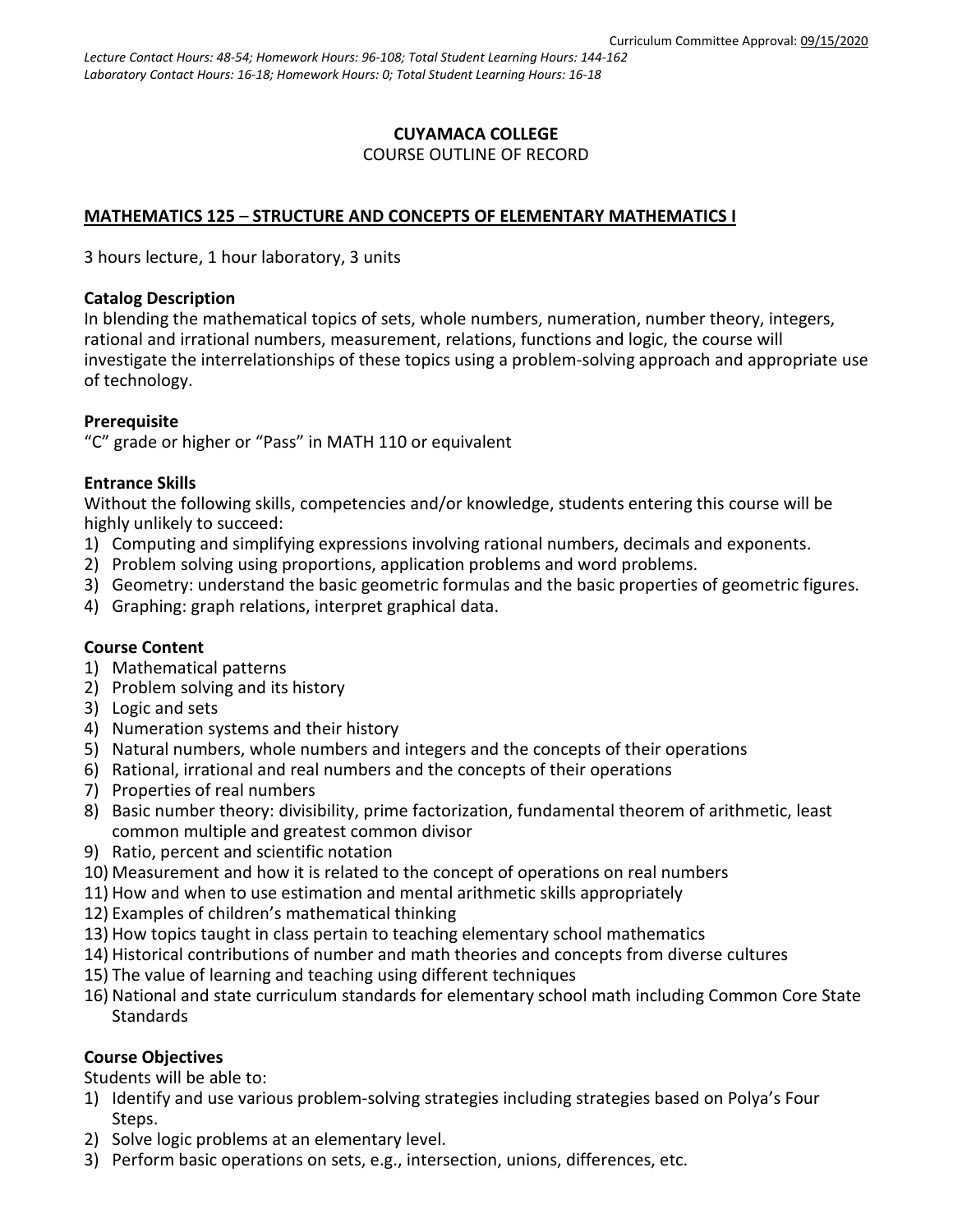- 4) Compare and contrast common numeration systems and explain their mathematical applications.
- 5) Identify the properties and major subgroups of the real numbers.
- 6) Perform mathematical computations using estimations skills, algorithmic procedures and mental strategies.
- 7) Compare and contrast the metric system with other standard systems of measurement.
- 8) Analyze and contrast the basic operations and properties of the real number system.

## **Method of Evaluation**

A grading system will be established by the instructor and implemented uniformly. Grades will be based on demonstrated proficiency in subject matter determined by multiple measurements for evaluation, one of which must be essay exams, skills demonstration or, where appropriate, the symbol system.

- 1) Homework assignments which demonstrate the student's ability to perform operations on sets, solve problems using various strategies based on Polya's four steps, and analyze the basic operations and properties of the real number system.
- 2) Quizzes and exams (including a comprehensive in-class final exam) which measure the student's ability to solve logic problems, perform operations on sets, perform mental estimation and proportional reasoning to solve arithmetic problems.
- 3) Papers which measure the student's ability to solve problems by applying Polya's problem-solving strategies.
- 4) Presentation and/or group projects which demonstrate the student's ability to recognize various numeration systems, analyze the basic operations of the real number system, and apply Polya's problem-solving theories in a mathematical situation.
- 5) Independent and/or collaborative exploration activities which demonstrate the student's knowledge of the basic concepts of measurement.

## **Special Materials Required of Student**

Scientific calculator

### **Minimum Instructional Facilities**

- 1) Smart classroom with whiteboards covering three walls, graphing utility and viewscreen, overhead projector
- 2) Manipulative math materials

# **Method of Instruction**

- 1) Lecture and discussion
- 2) Group activities
- 3) Instructor-guided discovery
- 4) Collaborative exercises
- 5) Field trip may be included

# **Out-of-Class Assignments**

- 1) Problem sets
- 2) Watching videos
- 3) Reading/writing assignments

### **Texts and References**

- 1) Required (representative example): Sowder, Sowder & Nickerson. *Reconceptualizing Mathematics*. 2nd edition. W.H. Freeman, 2013.
- 2) Supplemental: None